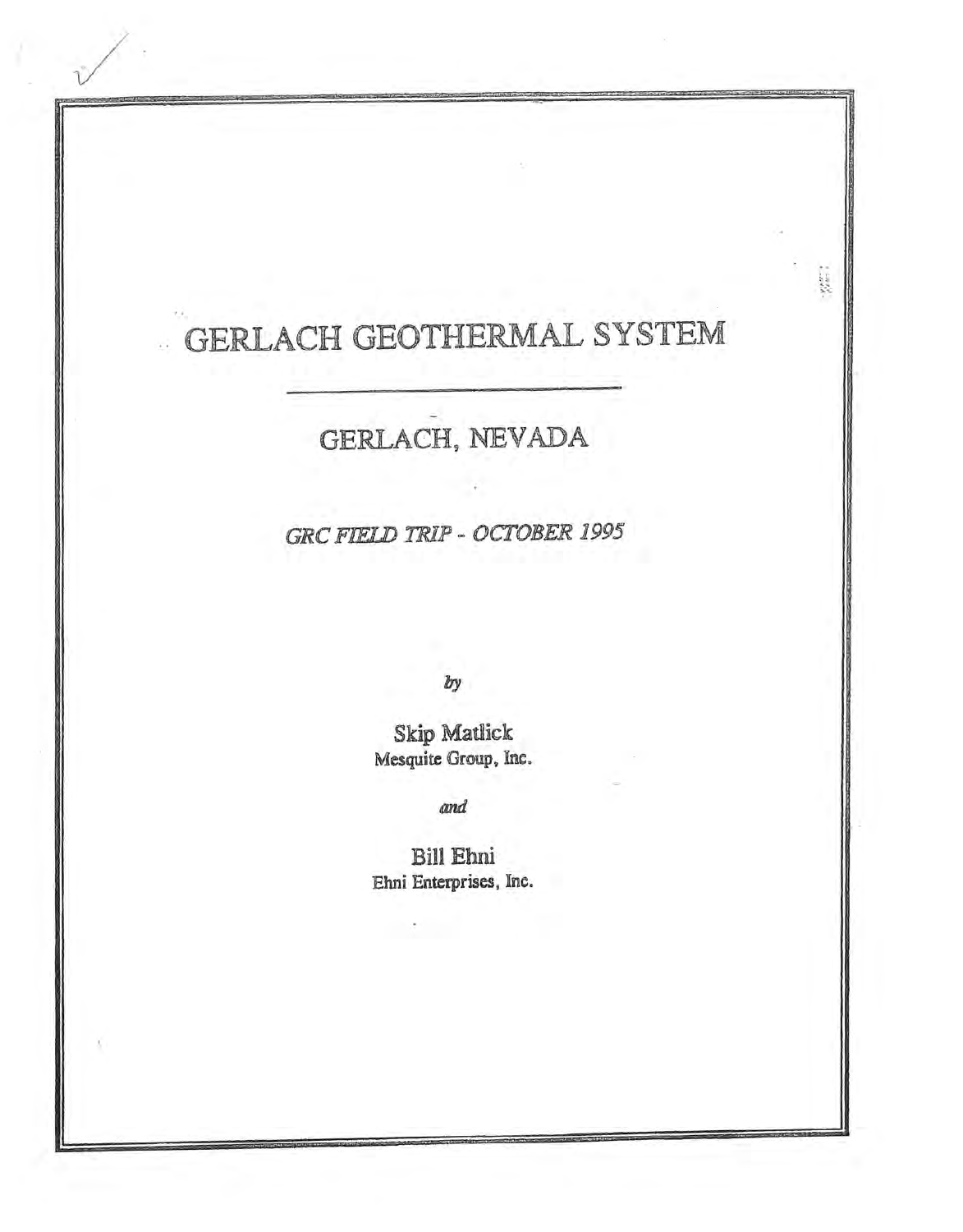## GERLACH GEOTHERMAL SYSTEM GERLACH, NEVADA October 1995

 $\sim$ 

# TABLE OF CONTENTS

| <b>TEXT</b> |  |  |  |  |  |  |  |  |  |  |  |  |  |  |  |  |  |  |  |  |  | $\frac{1}{2}$ |
|-------------|--|--|--|--|--|--|--|--|--|--|--|--|--|--|--|--|--|--|--|--|--|---------------|
|             |  |  |  |  |  |  |  |  |  |  |  |  |  |  |  |  |  |  |  |  |  | Page          |
|             |  |  |  |  |  |  |  |  |  |  |  |  |  |  |  |  |  |  |  |  |  |               |
|             |  |  |  |  |  |  |  |  |  |  |  |  |  |  |  |  |  |  |  |  |  |               |
|             |  |  |  |  |  |  |  |  |  |  |  |  |  |  |  |  |  |  |  |  |  |               |
|             |  |  |  |  |  |  |  |  |  |  |  |  |  |  |  |  |  |  |  |  |  |               |
|             |  |  |  |  |  |  |  |  |  |  |  |  |  |  |  |  |  |  |  |  |  |               |
|             |  |  |  |  |  |  |  |  |  |  |  |  |  |  |  |  |  |  |  |  |  |               |
|             |  |  |  |  |  |  |  |  |  |  |  |  |  |  |  |  |  |  |  |  |  |               |
|             |  |  |  |  |  |  |  |  |  |  |  |  |  |  |  |  |  |  |  |  |  |               |

# FIGURES

|              | Location Map, Gerlach Geothermal System                   |
|--------------|-----------------------------------------------------------|
| $\mathbf{2}$ | Surface Geology, Gerlach Hot Springs                      |
|              | Hot Springs and Well Locations, Gerlach Geothermal System |
|              | Ground Magnetic Map, Gerlach Geothermal System            |

 $\sim$ 

Mesquite Group, Inc.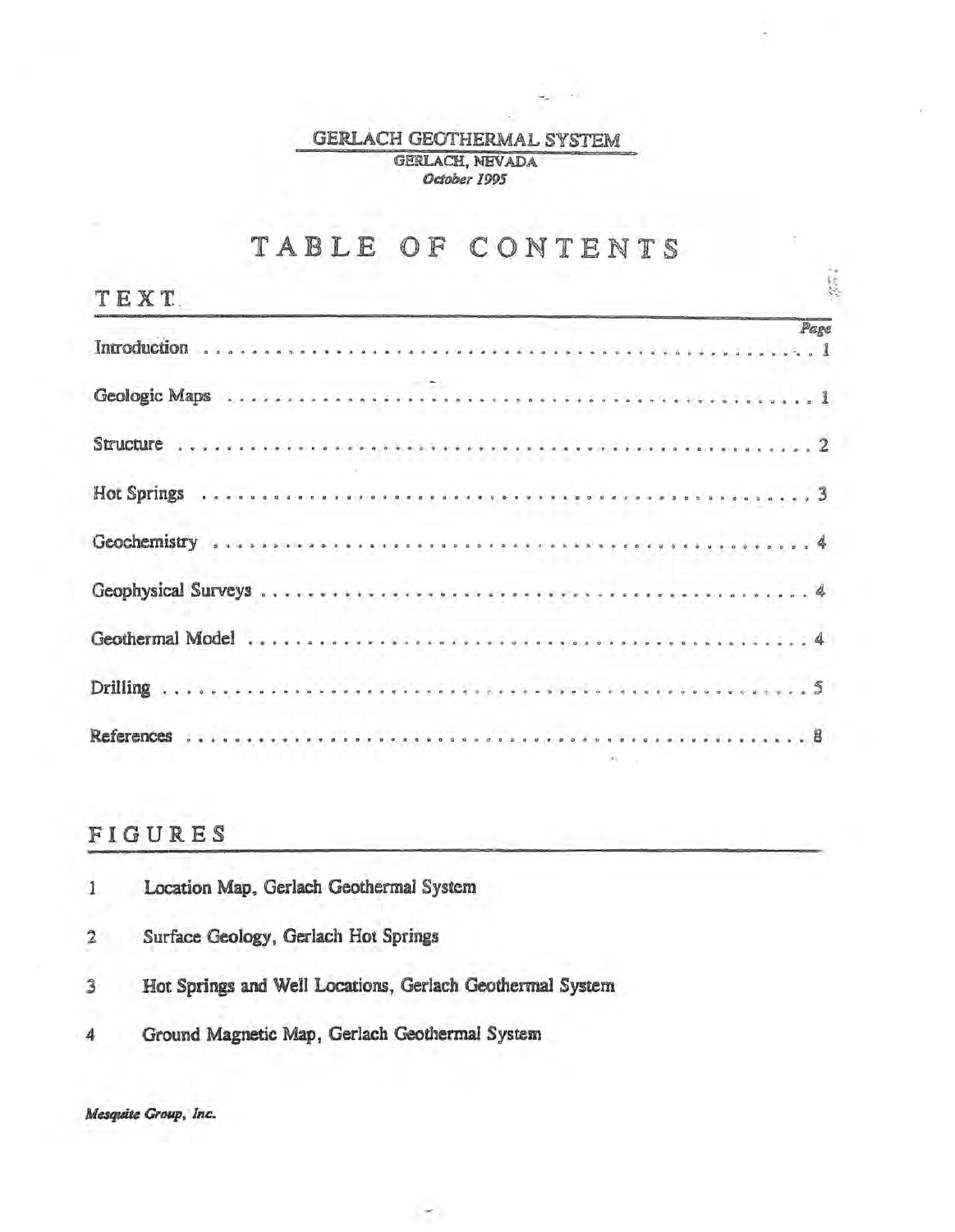## GERLACH GEOTHERMAL SYSTEM GERLACH. NEVADA

## Introduction

Gerlach is located approximately 80 miles north-northeast of Reno. Nevada in the Black Rock Desert adjacent to the Granite Range, a rugged and steep north-northeast trending group of mountains (Figure 1). 'Three hot spring complexes exist in the area, with boiiing temperatures arnd chemical geothermometers ( $\sim$ 350°F) suggesting a potentially commercial geothermal system.

#### Geologic Maps

At least two geologic maps have previously been published of the Gerlach area. In 1969 Bonham compiled a map of Washoe County at a 1:250.000 scale. Bonham's map shows the Granite Range to be composed of granodiorite with a fault cutting the top of the mountains. Olmsted and others (1975) published a geologic map that indicated the Granite Range contained both granodiorite and diorite. In addition, they defined a linear trending body of "altered" granodiorite and outcrops of sinter. Olmsted sited a norrmal fault on the eastern flank of Granite Range and a northwest-southeast trending fault cutting the range. The map also shows numerous lineaments trending both northwest and northeast.

In mid-1994 Mesquite undertook to map the area surrounding Great Boiling Springs in more detail than the prior efforts. Six lithology units were identified which had sufficient character and exposure to warrant mapping (Figure 2). The Hthologies mapped are granodiorite, altered granodiorite, arkose, tufa, sinter, and alluvium. The oldest unit is the granodiorite, which had been previously reported to be Cretaceous age. This medium-crystalline plutonic rock is composed of plagioclase, minor orthoclase, quartz, and abundant biotite. field observations indicate two types granodiorite exist in the Granite Range. The light grey type is relatively fresh looking, while the light brown variety has weathered to a crumbly brown-stained rock.

At several locations north and west of the geologic map (Figure 2) in this report, a dark-grey, fine-grained, diorite with phenocrysts of plagioclase has intruded the granodiorite as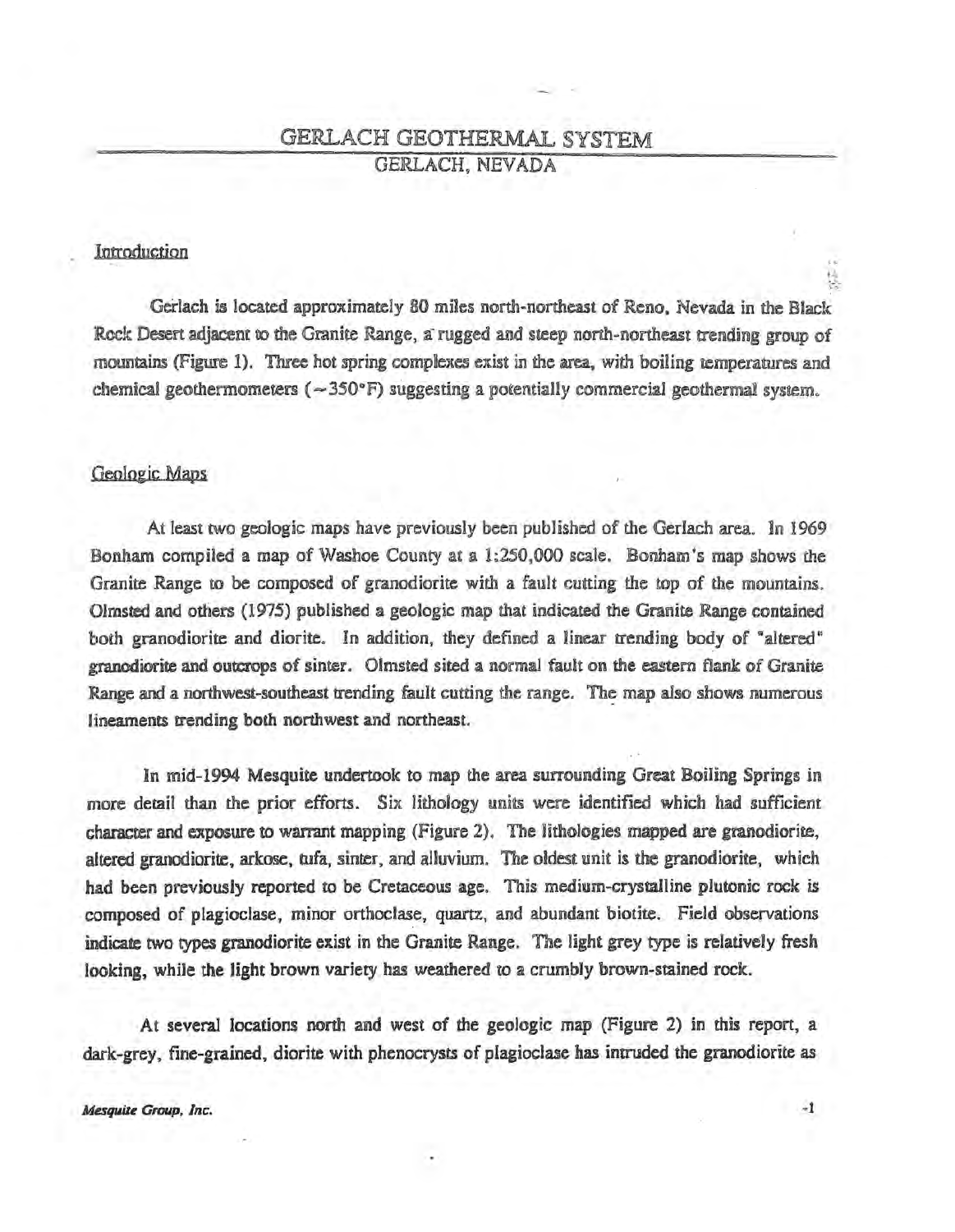dikes. Together the granodiorite and diorite comprise the basement rock in the Gerlach area and constitute the host rock for the geothermal system.

A north-northeast trending zone of the granodiorite has been altered on the eastern flank: of the Granite Range. This approximately one mile long zone is exposed north of State Highway 447 to near the western quarter oomer of Section 9. The alteration involves massive silicification with abundant red hematite staining. The zone grades from minor fracture-fill alteration on the western boundary to totally silicified, highly brecciated granodiorite on the eastern boundary. At least two periods of brecciation and recementation have occurred over geologic time.

Outcropping to the east of the altered granodiorite is an arkose that grades from conglomerate to coarse sandstone. This arkose is highly silicified and hematite stained adjacent 1:0 the altered granodiorite, and becomes quartz-cemented on its eastern edge. The arkose contains little if any biotite.

A crescent-shaped outcrop of brown tufa overlays the altered granodiorite in part. This tufa appears to be shore deposits of Lake Lahontan and has been lightly silicified and iron stained where it overlies the altered granodiorite.

Siliceous sinter occurs north of both Great Boiling Spring and Mud Springs, This sinter is light grey and contains fossil and plant fragments. Texture patterns observed in the sinter indicate it was deposited by flowing hot springs.

The alluvium at Gerlach ranges from conglomeratic fan deposits to clay-rich playa deposits.

#### Structure

The structural setting of the region reflects a patterns of northeast and northwest trending faults related to Basin and Range tectonism (Figure 2). The major faults have rotated and down-dropped all the lithologic units and appear to have localized the geothermal system along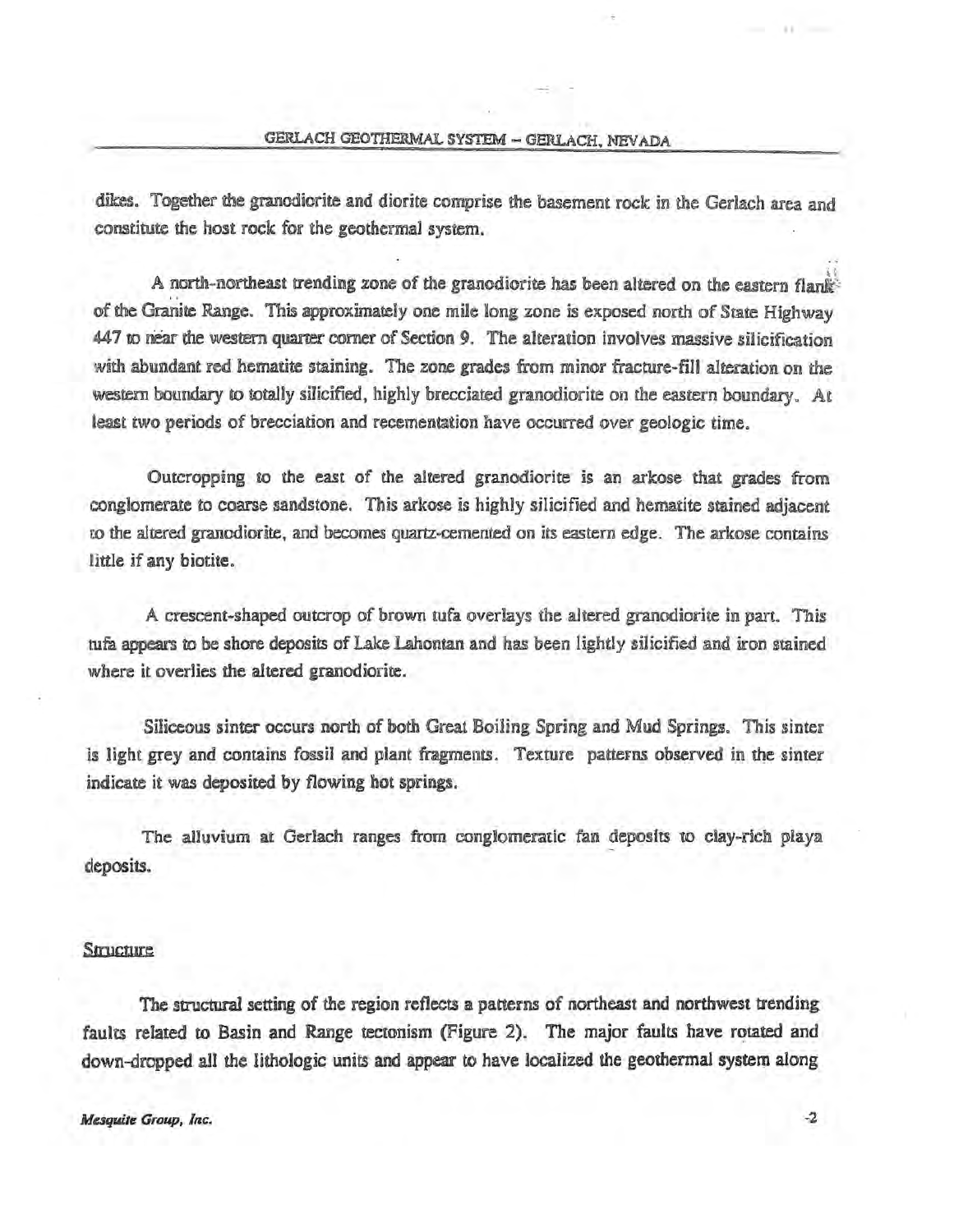the eastern flank of Granite Range. The north-northeast trending faults have displaced the granodiorite at least 1000 ft down to the east. Limited exposures suggest a dip on these faults from 60° to near vertical.

The three observed northwest trending faults are normal faults associated with the western flank of the Granite Range. These faults are clearly exposed northwest of Gerlach and have downdropped the Granite Range towards the southwest. The faults cross the Granite Range west of the Gerlach geothermal system in deep, straight canyons that contain highly fractured and sheared granodiorite. In addition, diorite dikes with strikes parallel to the canyon are seen in two of the canyons, confirming that these canyons are fault controlled. Apparent offset in the peaks of Granite Range and the altered granodiorite suggest that a minor amount of right~ lateral movement has also occurred a1ong the northwest trending faults.

## Hot Springs

Numerous hot springs and mud pots flow thermal water at Great Boiling Spring (Figure 3). The temperatures of the active manifestations range from  $\pm 130^{\circ}$  to 208°F. In addition, active deposition of sulfur occurs in the area near the 208°F water. This implies that Great Boiling Spring vents from the hottest portion of the Gerlach geothermal system.

Mesquite's mapping shows that all geothermal manifestations at Great Boiling Spring are aligned on the lineament that strikes approximately N25°W. This alignment, which has not been previously reported, projects into the major fault crossing from the western flank of Granite Mountain.

At Ditch Spring. two vents yield hot water at 200°F. These vents occur on trend with the altered granodiorite, and minor amounts of secondary quartz and pyrite are observed near the springs.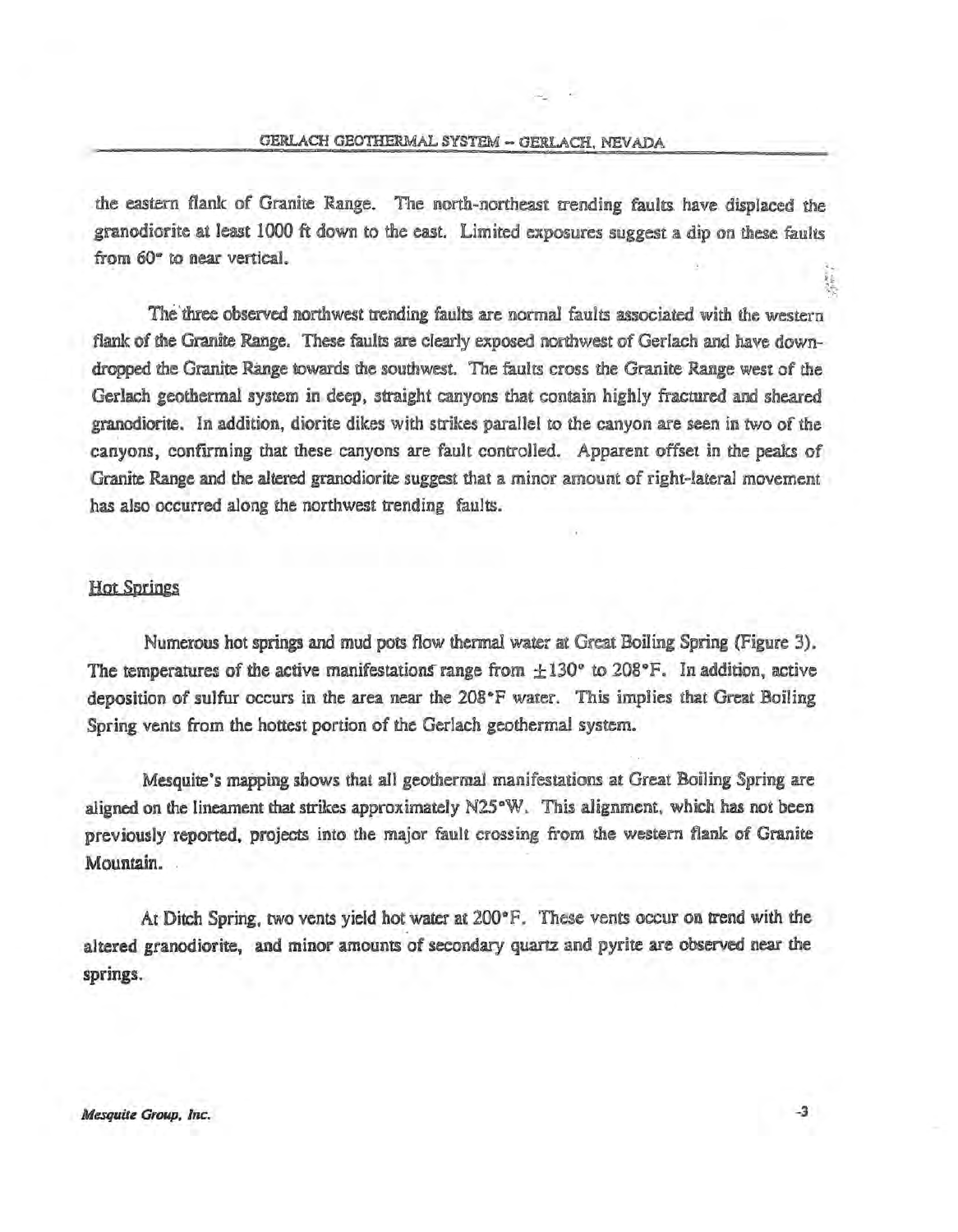At Mud Springs, at least thirteen small hot springs flow water where the maximum temperature is 188°F. The alignment of Mud Springs parallels the strike of the cross faults and occurs adjacent to the altered granodiorite trend.

## Geochemistry

The Gerlach hot springs vent a sodium chloride type water with a total dissolved concentration of approximately 4200 mg/l. Similar chloride to boron ratios in the three hot spring oomplexes indicate a common source for the thermal waters. The low magnesium concentrations suggest a minor groundwater component exists in all three groups of thermal waters. The quartz geothermometer predicts resource temperatures of 319 to 343°F. The Ca-Na-K geothermometer indicates resource temperatures between 349 and 376°F.

#### Geophysical Surveys

Two sets of ground magnetic and self-potential (SP) surveys have been conducted at Gerlach. A magnetic ridge coincides with the altered granodiorite and the usociated northnortheast trending fault (Figure 4). This magnetic high may be caused by the abundant hematite enrichment observed in the secondary mineralization or an iron sulfide mineral at depth. The ridge is broken by northwest striking lows that correspond with the mapped cross-cutting faults.

The SP surveys measured anomalous high-amplitude readings at two locations. These anomalous measurements suggest both north trending and northwest striking structures are conduits of active thermal water flow.

#### Geothermal Model

The geologic mapping indicates that the Gerlach geothermal resource is structurally controlled. The primary structural control is the north-northeast trending fault that coincides with

k.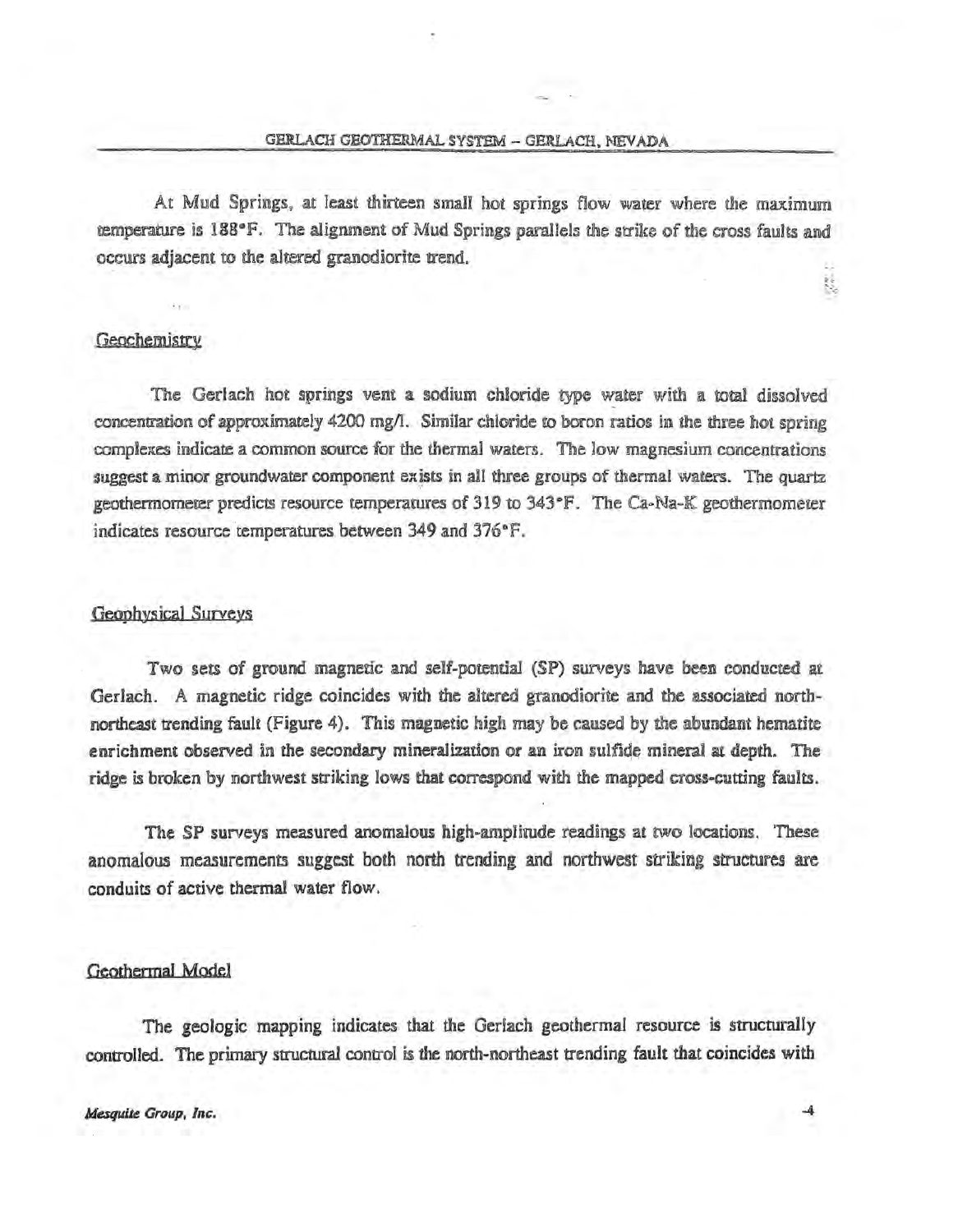the altered granodiorite. This fault has brecciated the surrounding granodiorite at least two times. Thermal waters migrating up this fault, informally named the "Thermal Fault," have altered and resilicified the fault gouge. The outcrop of the "Thermal Fault" adjacent to Highway 447 consists. of a wide area that is highly silicified and contains numerous silica-filled fractures. Sub-parallel zones with vein-like fractures range from one to three feet in width and are separated by two to ten feet of highly altered arkose. These fracture-filled veins are classic examples of a permeable fault zone transmitting thermal water.  $\omega$ 

A second potential geothermal-bearing target is the cross-fault that cuts the Granite Range and strikes toward Great Boiling Spring. This fault, informally named "Hot Springs Fault," acts as the conduit for thermal waters being discharged at Great Boiling Spring and the  $\pm 15$ geothermal manifestations aligned along the fault trend. Limited field evidence suggests that "Hot Springs Fault" dips to the southwest at a high angle.

#### .Prilling

Geothermal companies that have drilled in the Gerlach area include Cordero Mining. Sunedco, U.S. Geological Survey (USGS), Occidental (Oxy), ESI Energy and San Emidio Resources, Inc. Cordero and the USGS drilled gradient holes to 30 meters during the early 1970's. These holes encountered temperatures as high as  $227^{\circ}F$  and showed the thermal anomaly trending north-northeast.

In 1979, Sunedco drilled a temperature gradient hole to a depth of 125 ft. This hole (TG-1) was located approximately 2000 ft northwest of Great Boiling Springs and in the rangefront fault zone (Figure 3). The TG-1 temperature profile is conductive. with a bottomhole temperature of 256°F.

Sunedco then elected to drill an exploration test well. Utilizing geophysical data and constrained by their leasehold, a wildcat well, Holland Ranch 1-15-G was located 1800 ft southeast of Mud Springs. This well was drilled to  $\pm$ 5800 ft, and encountered a maximum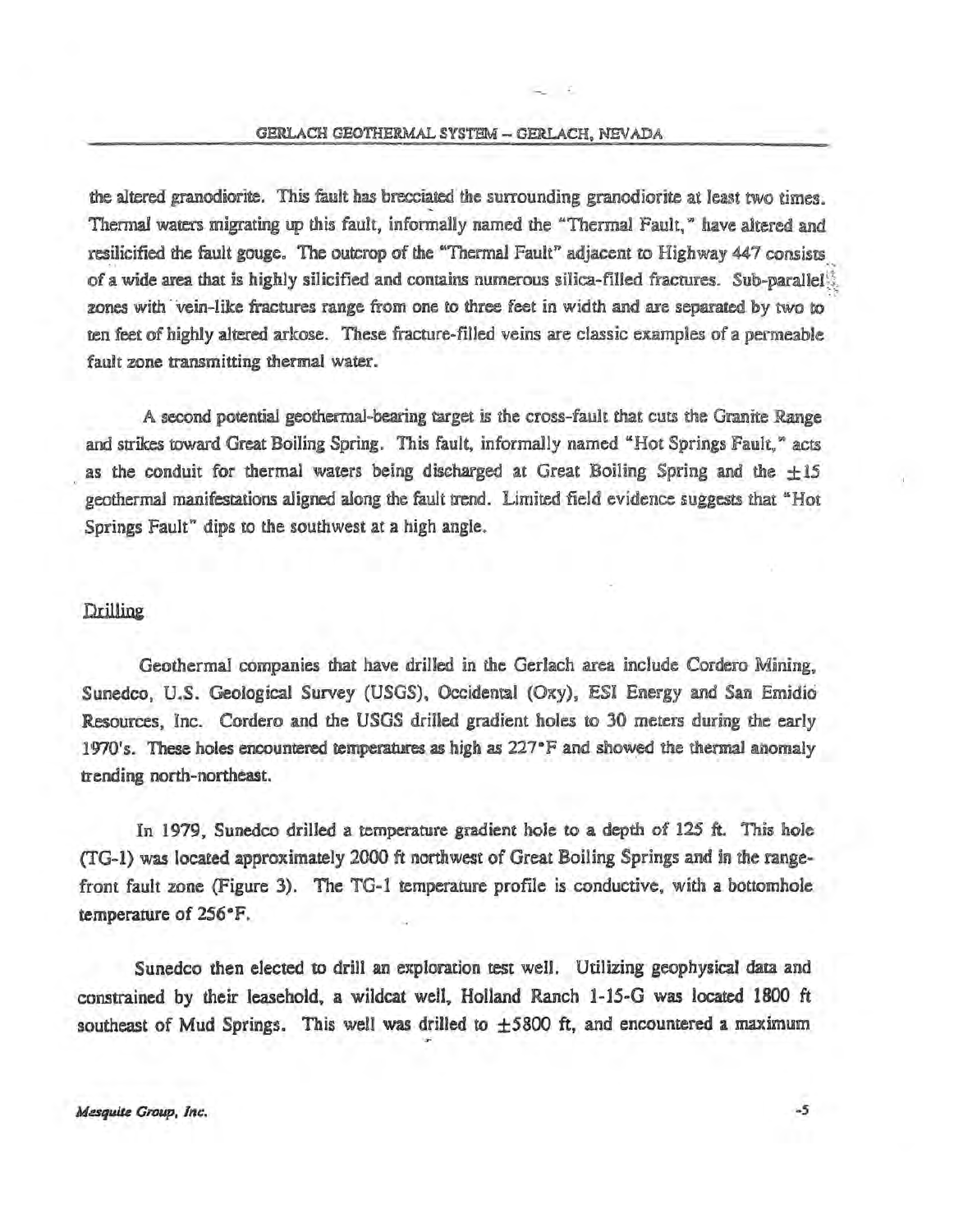temperature of only 197°F near the top of the granodiorite ( $\pm$  3450 ft) which then decreased with depth to TD.

In the early 1980's, Oxy acquired leases and drilled three temperature observation holes. in the Gerlach area. The holes were drilled to  $\pm 1000$  ft, but partially lost due to fish left in two of them. Hole G-1, located 2 miles north of Ditch Springs, was successfully drilled to 1000 ft and recorded a maximum temperature of only  $\pm$ 90°F. Hole G-3 was located about 1700 ft southeast of Ditch Springs and could only be measured to  $757$  ft. G-3's temperature profile increased to 217°F at a depth of 300 ft, becoming isothermal before reversing at  $\pm$ 500 ft. The bottomhole temperature was  $\pm 190^\circ F$ , with the gradient again increasing near bottom. The temperature in hole G-4, located on the western flank of Granite Range, was isothermal at  $70^{\circ}$ F to 363ft.

Additional Gerlach wells with published temperatures are  $76-15$ , located approximately 4300 ft southeast of Great Boiling Spring. and the Hot Pool Well, located 3000 ft southeast of Great Boiling Spring. Well 76-15 is 200 ft deep and flows 154°F water. The Hot Pool Well yields 186"F water.

In 1993, ESI and its partner. San Emidio Resources. drilled two exploration wells at Gerlach. Well 76-9 (Figure 3) was spudded in granite at a site located 2900 ft northwest of Great Boiling Spring and 600 ft northwest of Sunedco's temperature gradient hole TG-1 (256°F at 125 ft). Well 76-9 penetrated a near surface interval of altered granite, then fresh granite at an average rate of 10 ft per hour. At  $273$  ft, a total lost circulation zone was encountered. The hole was then drilled blind while losing 200 bbl/hr to 317 ft. Five cement plugs were pumped in this interval. From 317 to  $\pm 350$  ft, altered granite was drilled at rates up to 80 ft per hour. This high penetration rate continued in fresh granite to 460 ft. From 460 ft to total depth (2297 ft) chloritized granite containing epidote was encountered, which drilled at rates of 10 to 15  $\hat{\pi}$  per hour and exhibited no permeability.

Approximately 25 days after drilling, a temperature profile was measured in Well 76-9. Temperatures increased rapidly from surface to the lost circulation zone at 273 ft. The profile was isothermal at  $\pm 265^{\circ}$ F between 300 ft and 350 ft, then reversed to  $\pm 230^{\circ}$ F and only increased

..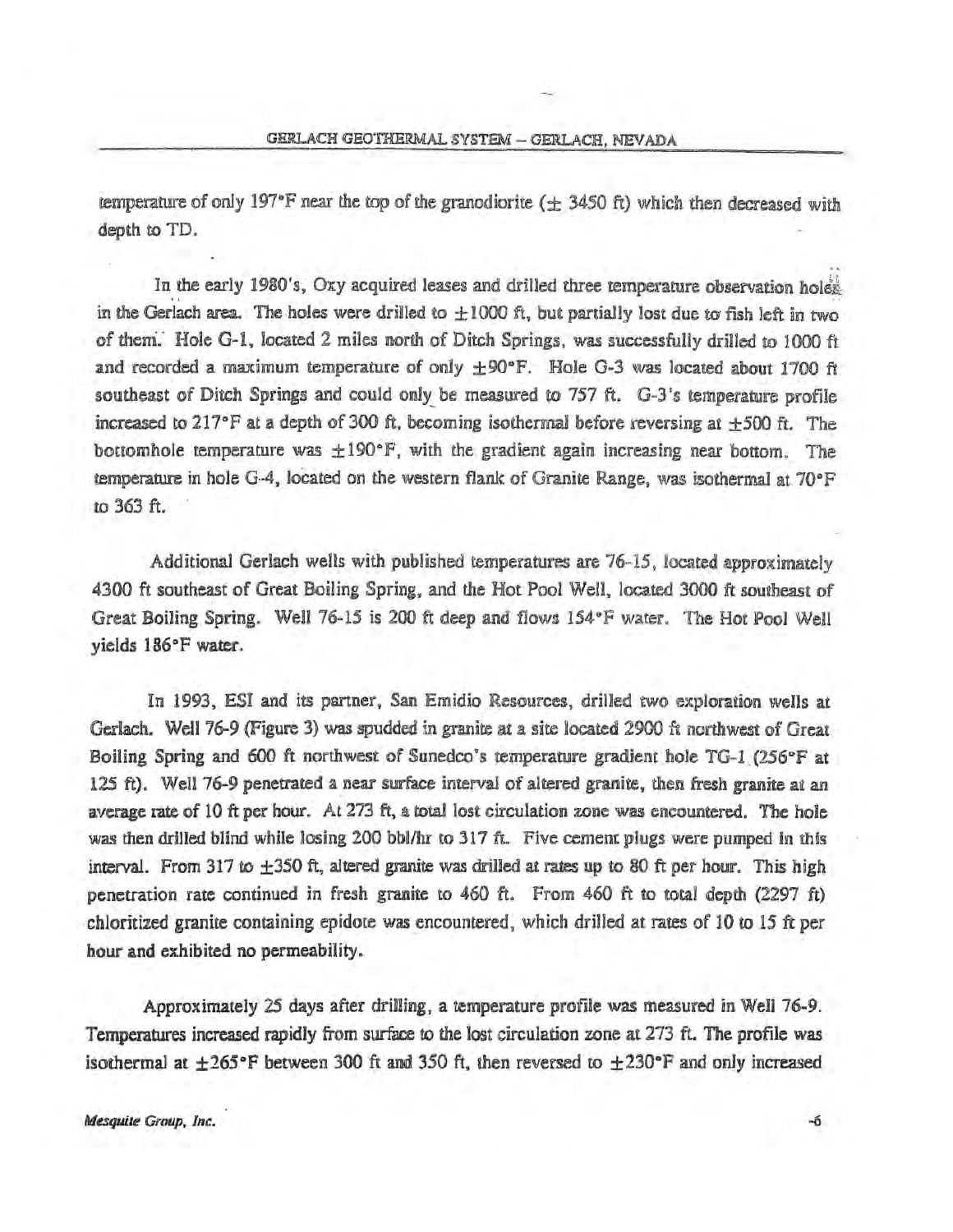slightly to total depth at 2297 ft. The temperatures in the lost circulation zone may not have been equilibrated, considering that several thousand barrels of cold mud and cement were lost in this highly fractured intervaL

'' The rig was then mobilized to the Well 38-10 location. approximately 2700 ft west of the 76-9 site (Figure 3). This well was spudded in alluvium and penetrated granite from  $+700$  ft to TD at 1900 ft. The well was then redrilled westward to a true vertical depth (TVD) of about 1650 ft. This leg was then plugged back and the wellbore was again directionally drilled westward to a measured depth of 3187 ft  $(+2800 \text{ ft TVD})$ . The bottomhole location of this second redrill is approximately 1200 ft west and 150 ft south of the surface location. The second redrill encountered only relatively fresh granite below the alluvium, except for a single ten foot horizon of calcified dike rock. The lack of significant lost circulation or drilling breaks indicates that permeability was not encountered.

A temperature survey recorded 21 days after drilling showed a gradual temperature increase from the surface to approximately 700 ft where  $\pm 190^\circ$ F was measured in a sandy horizon overlying the granite. The temperature then reversed to  $\pm 180^{\circ}$ F at 750 ft. Below this the thermal gradient was conductive, with a maximum bottomhole temperature of  $\pm 230^{\circ}$ F being reached at total depth.

In 1994, San Emidio Resources, Inc. drilled Well 18-10 in an attempt to intersect the "Thermal Fault" at a depth of  $\pm 2500$  ft. Well 18-10 was spudded in alluvium at a site located 1300 ft northwest of Great Boiling Spring and 900 ft east of the altered granodiorite. The well penetrated clay and arkose to 640 ft, encountering major lost circulation zones at 201 and 368 ft. Granodiorite was then drilled to a total depth of 2868 ft at an average rate of 15 ft per hour. Total lost circulation occurred in the granodiorite at 677 and 2788 ft. The granodiorite was a fresh, biotite-bearing rock, except at the lost circulation zones were secondary minerals including quartz, calcite, edipote, and chlorite had replaced the original minerals. The geologic and drilling data indicate the "Thermal Fault" was first encountered at 2730 ft. with permeable zones intersected at 2780 to 2800, 2827 and 2038 ft.

鯐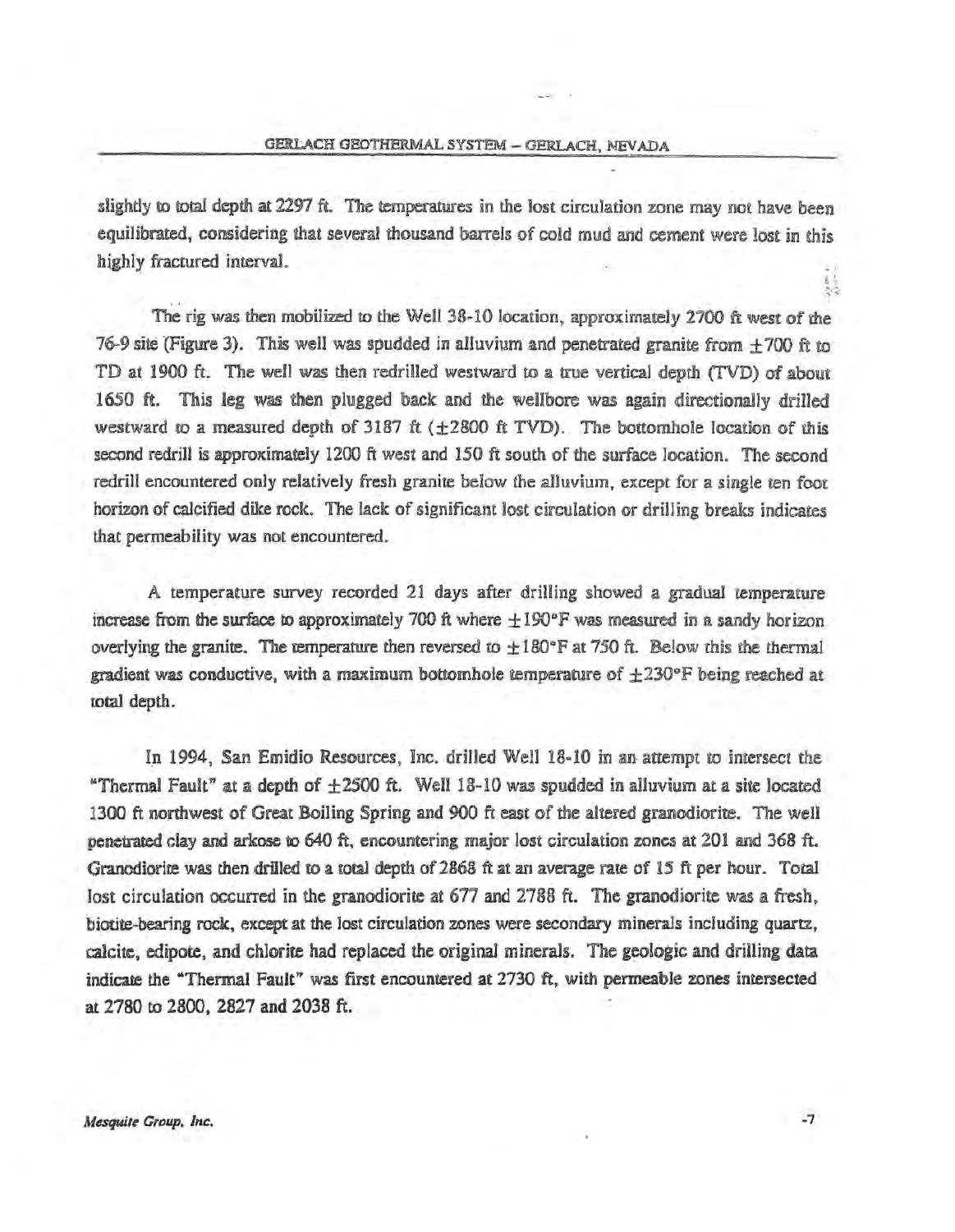$-8$ 

Approximately 10 days after drilling, a series of temperature profiles were measured. An unstable, sloughing zone at 550 ft continued to bridge-off the hole, requiring numerous cleanouts. Therefore, static temperatures were never measured, but temperature buildup calculations indicate the highest temperature to be less than 300°F.

#### References

- Bonham, H. F., 1969, Geology and Mineral Deposits of Washoe and Story Counties, Nevada: Nevada Bur. Mines and Geology, Bull. 70, 140 p.
- Olmsted, F. H., Glancy, P. A., Harril, J. R., Rush, F. E., and Van Denburgh, A. S., 1975, Preliminary hydrogeologic appraisal of selected hydrothermal systems in norhtern and central Nevada: U. S. Geol. Survey, OFR-75-56.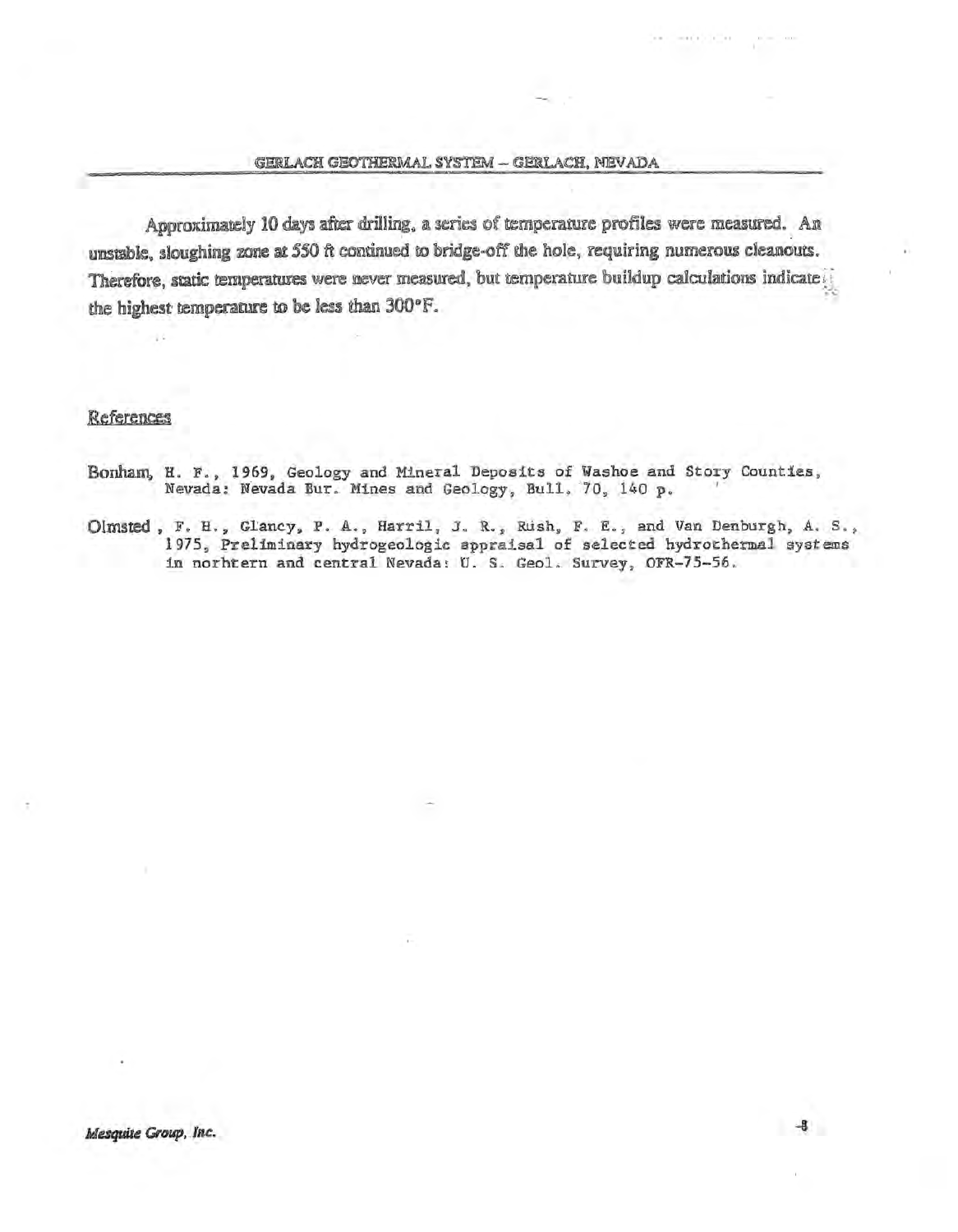# **FIGURE 1** LOCATION MAP GERLACH GEOTHERMAL SYSTEM



MERGOUITE GROUP, NIC.  $6196$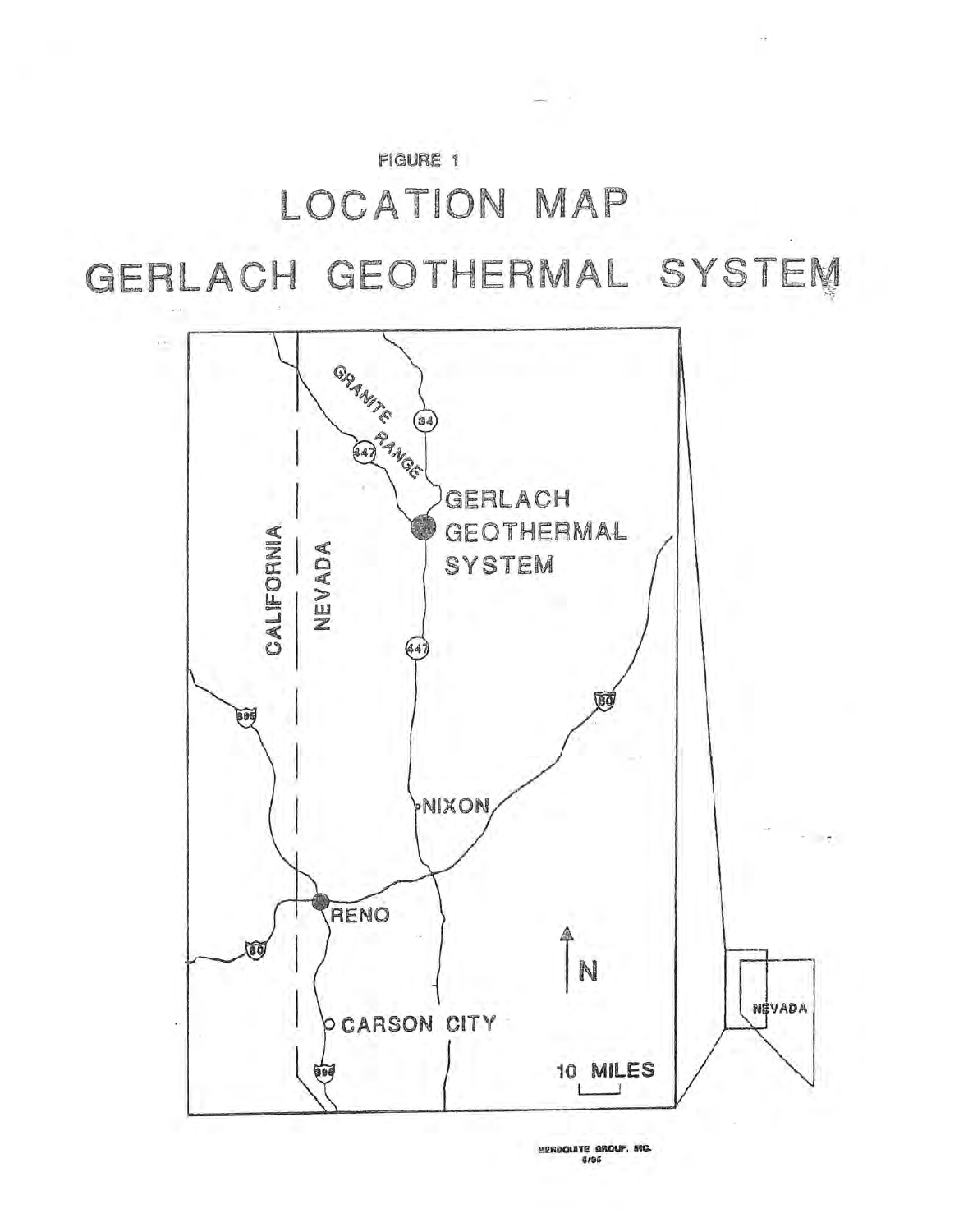

 $\frac{1}{2}$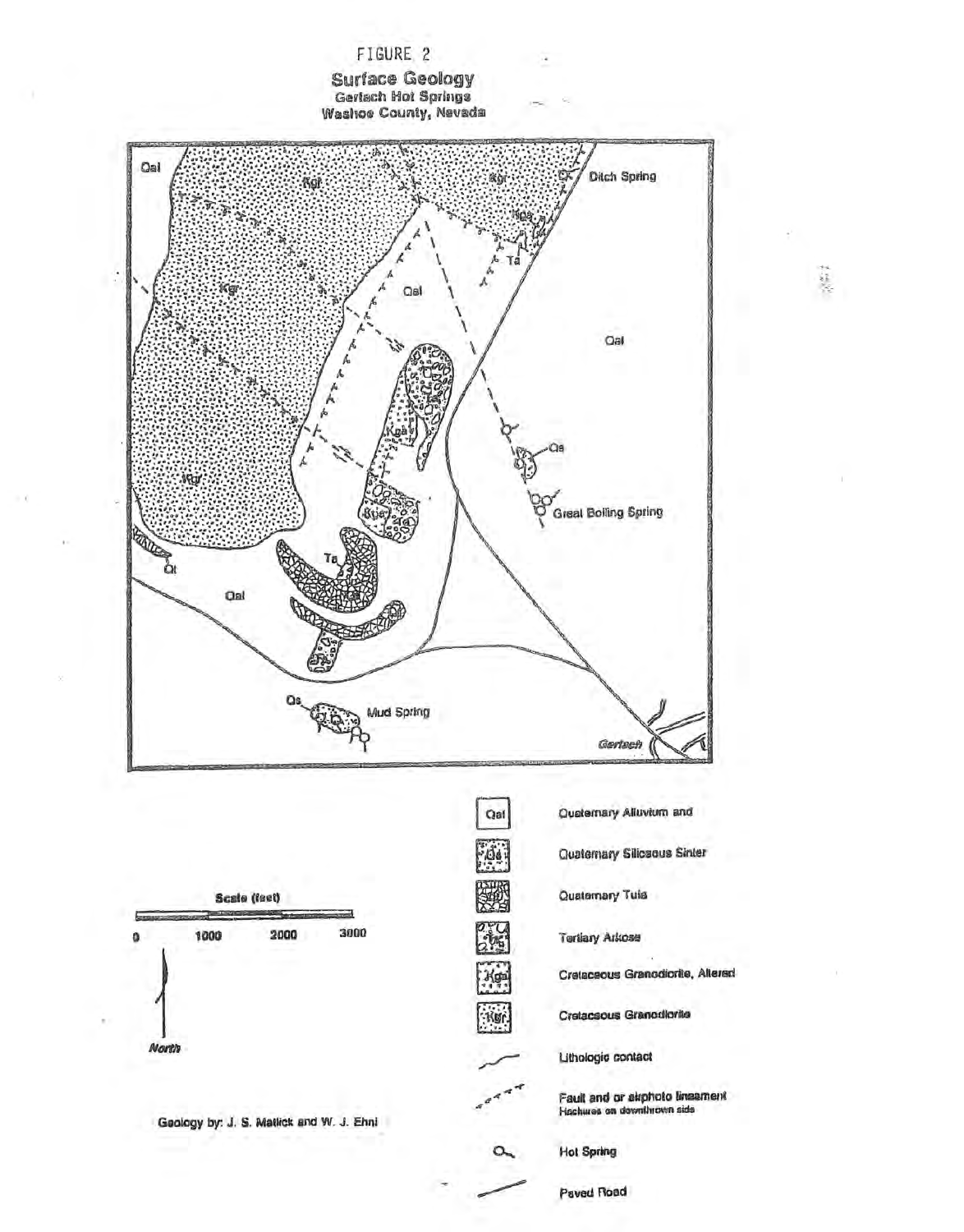